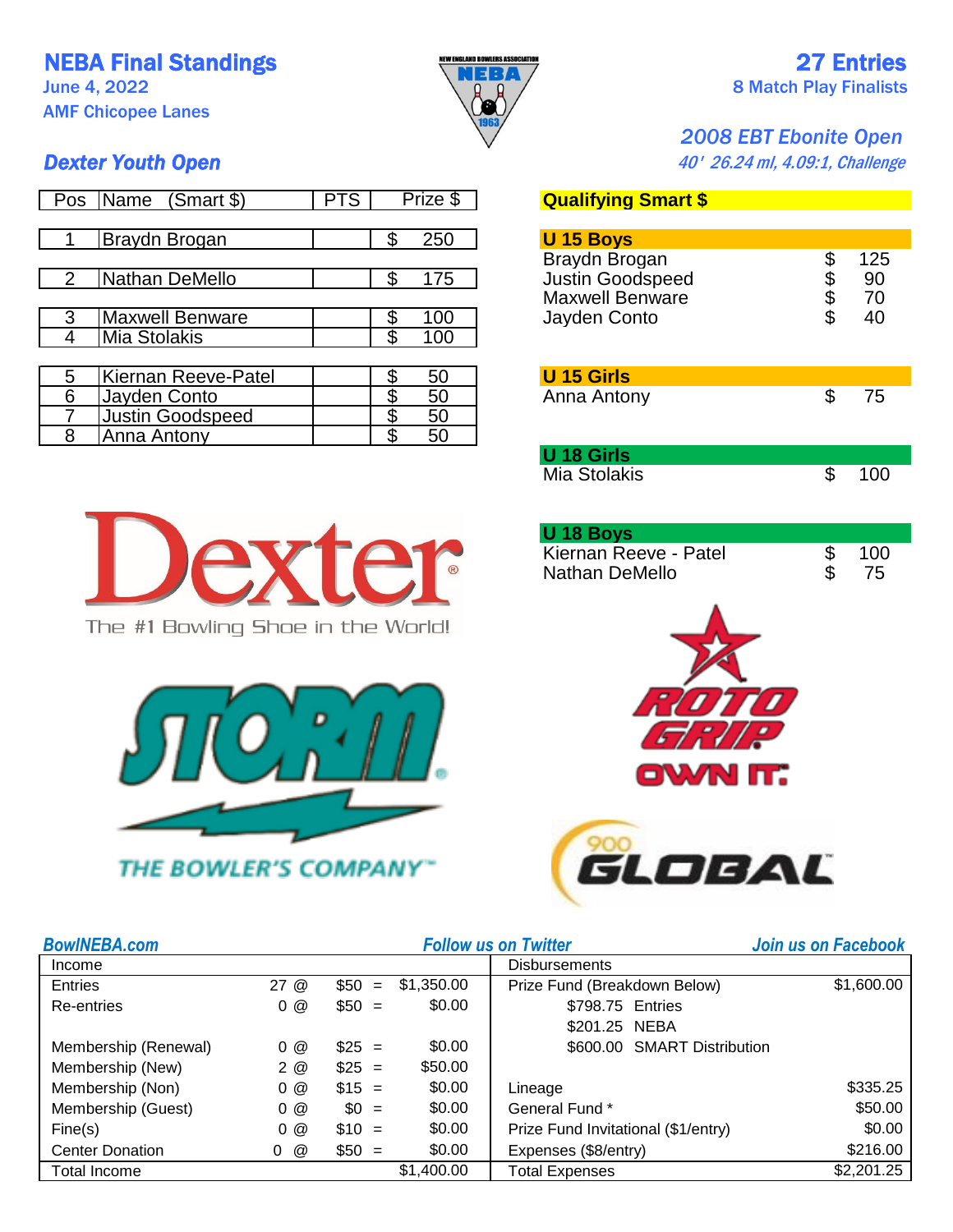NEBA Match Play AMF Chicopee Lanes Dexter Youth Open June 4, 2022